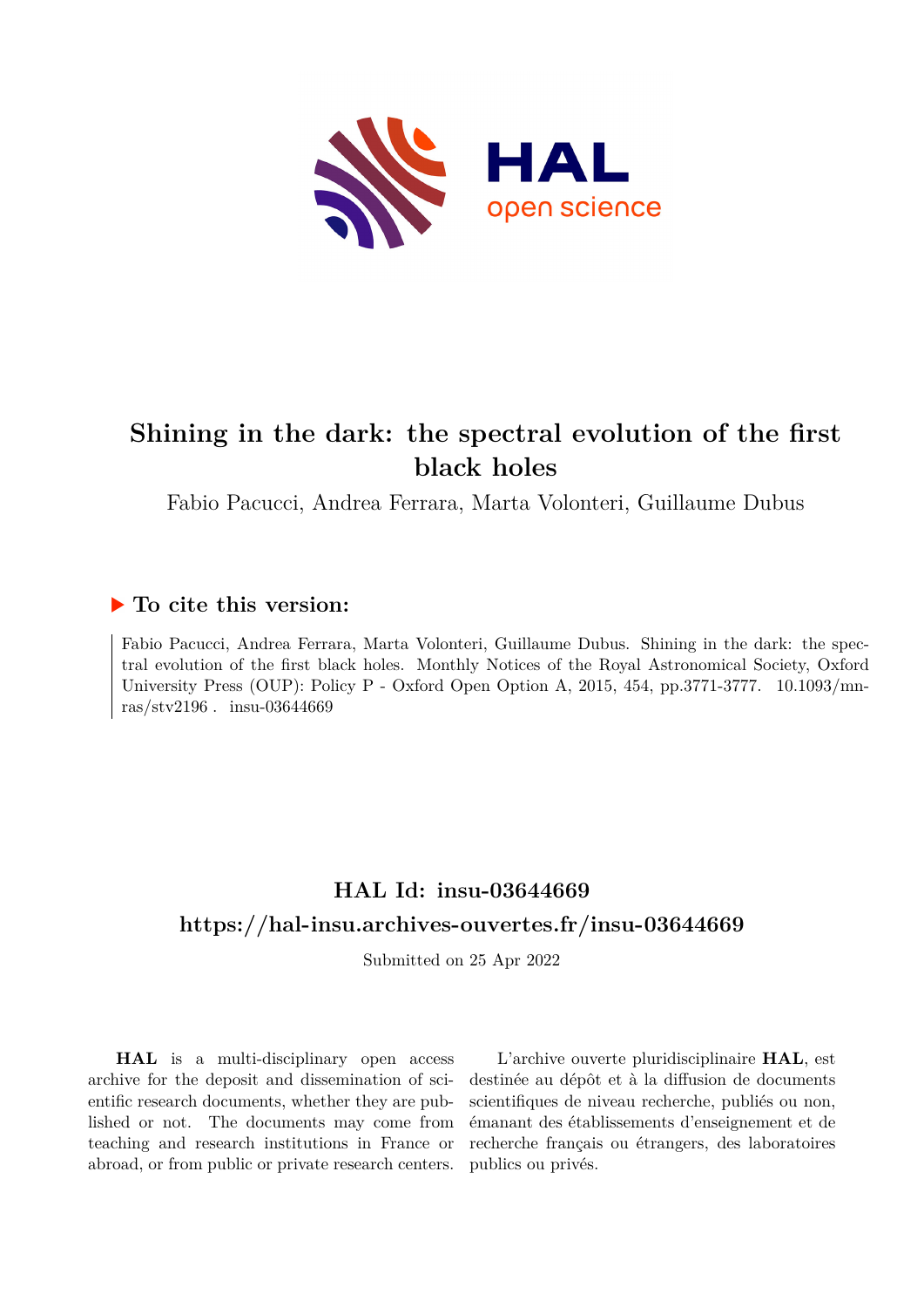## **Shining in the dark: the spectral evolution of the first black holes**

Fabio Pacucci,<sup>1\*</sup> Andrea Ferrara,<sup>1,2</sup> Marta Volonteri<sup>3</sup> and Guillaume Dubus<sup>3,4</sup>

<sup>1</sup>*Scuola Normale Superiore, Piazza dei Cavalieri, I-7 56126 Pisa, Italy*

<sup>2</sup>*Kavli Institute for the Physics and Mathematics of the Universe (WPI), Todai Institutes for Advanced Study, The University of Tokyo, 5-1-5 Kashiwanoha, Kashiwa 277-8583, Japan*

<sup>3</sup>*Sorbonne Universites, UPMC Univ Paris 06, CNRS, UMR 7095, Institut d'Astrophysique de Paris, F-75014 Paris, France ´*

<sup>4</sup>*Universite Grenoble Alpes, CNRS, UMR 5274, IPAG, F-38000 Grenoble, France ´*

Accepted 2015 September 19. Received 2015 August 24; in original form 2015 June 30

## **ABSTRACT**

Massive black hole (MBH) seeds at redshift  $z \gtrsim 10$  are now thought to be key ingredients to explain the presence of the supermassive  $(10^{9-10} M_{\odot})$  black holes in place  $\lt 1$  Gyr after the big bang. Once formed, massive seeds grow and emit copious amounts of radiation by accreting the left-over halo gas; their spectrum can then provide crucial information on their evolution. By combining radiation-hydrodynamic and spectral synthesis codes, we simulate the timeevolving spectrum emerging from the host halo of a MBH seed with initial mass  $10^5 M_{\odot}$ , assuming both standard Eddington-limited accretion, or slim accretion discs, appropriate for super-Eddington flows. The emission occurs predominantly in the *observed* infrared-submm  $(1-1000 \,\mu m)$  and X-ray  $(0.1-100 \,\text{keV})$  bands. Such signal should be easily detectable by *JWST*around  $\sim$ 1 µm up to  $z \sim 25$ , and by *ATHENA* (between 0.1 and 10 keV, up to  $z \sim 15$ ). Ultra-deep X-ray surveys like the *Chandra* Deep Field South could have already detected these systems up to  $z \sim 15$ . Based on this, we provide an upper limit for the  $z \gtrsim 6$  MBH mass density of  $\rho_{\bullet} \lesssim 2.5 \times 10^2 \,\mathrm{M}_{\odot} \,\mathrm{Mpc}^{-3}$  assuming standard Eddington-limited accretion. If accretion occurs in the slim disc mode the limits are much weaker,  $\rho_{\bullet} \lesssim 7.6 \times 10^3$  M<sub>O</sub> Mpc<sup>-3</sup> in the most constraining case.

**Key words:** accretion, accretion discs – black hole physics – radiative transfer – quasars: supermassive black holes – dark ages, reionization, first stars – early Universe.

### **1 INTRODUCTION**

The cosmic epoch in the redshift range  $10 \le z \le 30$  was characterized by the formation of the first stars (Pop III) and of the first black holes (see Volonteri 2010; Bromm & Yoshida 2011; Volonteri & Bellovary 2012; Haiman 2013 for recent reviews). Detecting these sources directly is at, or beyond, the sensitivity edge of current observatories. While recently Sobral et al. (2015) have shown that a very luminous Ly $\alpha$  emitter at  $z \approx 6.6$  may be consistent with having a mixed composition of Pop III and second-generation (Pop II) stars, to date there are no confirmed observations of the first black holes, partly due to the uncertainty on their observational signatures. The next generation of observatories will most likely detect the first glimpses of light in the Universe, both in the electromagnetic spectrum (e.g. ALMA, *JWST*, *ATHENA*) and in the gravitational waves domain (e.g. e-LISA, DECIGO).

The formation process of the first black holes is likely to produce a strong imprint on their observational signatures, as well as on their mass growth. The standard theory of Eddington-limited

accretion predicts that black holes grow in mass over a time-scale  $\sim$ 0.045 $\epsilon$ <sub>0.1</sub> Gyr, where  $\epsilon$ <sub>0.1</sub> is the matter–energy conversion factor normalized to the standard value of 10 per cent. With black hole seeds of initial mass ∼100 M<sub>☉</sub>, formed at the end of the very short (∼1–10 Myr) lifetime of Pop III stars, it is, at best, challenging to explain recent observations of optically bright quasars with *M*•  $\sim 10^{9-10}$  M<sub>○</sub> at  $z \sim 7$  (Mortlock et al. 2011; Wu et al. 2015). An alternative, attractive solution is based on massive black hole (MBH) seeds (10<sup>3–5</sup> M<sub>O</sub>) appearing at  $z \sim 10$ –15, giving a jump start to the growth process (e.g. Begelman, Volonteri & Rees 2006; Lodato & Natarajan 2006; Spaans & Silk 2006). Under specific conditions (Bromm & Loeb 2003; Begelman et al. 2006; Volonteri, Lodato & Natarajan 2008; Shang, Bryan & Haiman 2010; Johnson et al. 2012; Agarwal et al. 2014), the collapse of a primordial atomic-cooling halo may lead to the formation of MBHs with a birth mass function peaked at  $M_{\bullet} \sim 2 \times 10^5$  M<sub>○</sub> (Ferrara et al. 2014). The subsequent gas accretion from the host halo leads to further growth into  $\gtrsim 10^7$  M<sub> $\odot$ </sub> objects.

The expected abundance of MBHs is largely unconstrained. Salvaterra et al. (2012) and Treister et al. (2013) provided upper limits of order  $\rho_{\bullet} \lesssim 10^{3-4} \text{ M}_{\odot} \text{ Mpc}^{-3}$ , using the X-ray background and the stacked X-ray luminosity of high-redshift galaxies, respectively.

E-mail: [fabio.pacucci@sns.it](mailto:fabio.pacucci@sns.it)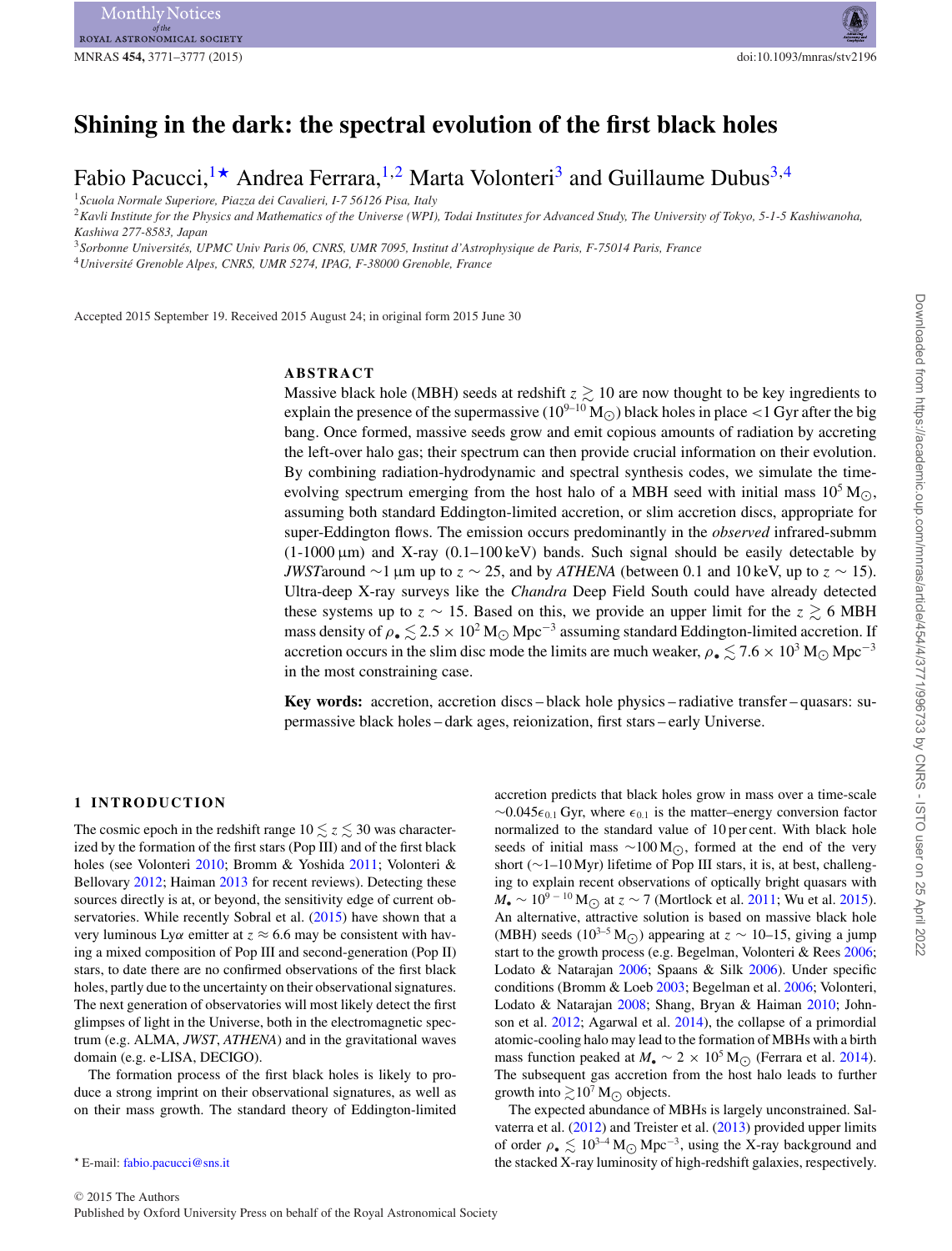Upper limits for the  $z = 6$  MBH mass density provided by Willott (2011), Fiore et al. (2012) and Cowie, Barger & Hasinger (2012) are even lower ( $\rho_{\bullet} \lesssim 10^{2-3}$  M<sub>O</sub> Mpc<sup>-3</sup>), although none of these con-<br>extraints telse into account Compton, thield sources that can be huring straints takes into account Compton-thick sources that can be buried deep inside dense nuclei in proto-galaxies. Yue et al. (2013, 2014) noted that if MBHs are responsible for the near-infrared background fluctuations, their high-redshift mass density should be comparable to the present-day value:  $\rho_*(z=0) \sim 2 \times 10^5 \,\mathrm{M_{\odot}\,Mpc^{-3}}$ , see Yu & Tremaine (2002). The population of high-redshift MBHs would produce gravitational waves, during their collapse (Pacucci, Ferrara & Marassi 2015) or ensuing MBH–MBH mergers (Sesana, Volonteri & Haardt 2007; Sesana et al. 2011), detectable with upcoming observatories.

Our previous works (Pacucci & Ferrara 2015; Pacucci, Volonteri & Ferrara 2015) focused, through accurate onedimensional (1D) radiation-hydrodynamic simulations, on the dynamical evolution of  $z \sim 10$  MBH seeds with initial mass  $M_{\bullet} \sim 10^{3-6} \text{M}_{\odot}$ , embedded in dark matter haloes with total mass  $M_h \sim 10^8$  M<sub> $\odot$ </sub> and accreting in the standard Eddington-limited sce-<br>particular to including a good of the sum of Eddington accretion thermal nario, or including a model for super-Eddington accretion through slim discs (see also Volonteri & Rees 2005; Volonteri, Silk & Dubus 2015). In the present work we focus on their emission spectrum with three objectives: (i) predict the time evolution of the spectrum, (ii) assess the observability with current (*Chandra* Deep Field South, CDF-S) and future (*JWST*, *ATHENA*) surveys, and (iii) estimate the mass density  $\rho_{\bullet}$  of high-redshift MBHs.

The outline of this paper is as follows. In Section 2 we describe the physical and numerical implementation, while in Section 3 we present our results for the spectral evolution of high-redshift MBHs. Finally, in Section 4 we provide some further discussion and the conclusions. We adopt recent Planck (Planck Collaboration XIII et al. 2015) cosmological parameters throughout:  $(\Omega_m, \Omega_\Lambda, \Omega_b, h,$  $n_s$ ,  $\sigma_8$ ) = (0.32, 0.68, 0.05, 0.67, 0.96, 0.83).

## **2 PHYSICAL AND NUMERICAL IMPLEMENTATION**

The present work is based on radiation-hydrodynamic simulations post-processed with CLOUDY, a spectral synthesis code (Ferland et al. 2013).

The physical framework is the following: a high-redshift ( $z = 10$ ) MBH seed with initial mass  $10^5 M_{\odot}$  is located at the centre of a dark matter halo with primordial composition and total mass  $M_h \sim 10^8$  M<sub>O</sub> ( $T_{\text{vir}} \sim 10^4$  K). The MBH accretes mass from the inner parts (within ∼10 pc) of the host halo until complete gas depletion.

Our radiation-hydrodynamic code takes into account the frequency-integrated radiative transfer through the gas, with appropriate: (i) cooling and heating terms, (ii) matter-to-radiation coupling, and (iii) energy propagation through a two-stream approximation method. The code computes the accretion rate through the inner boundary of the simulation domain, from which we derive the total bolometric energy radiated by accretion, assuming a radiatively efficient or inefficient disc. The full *frequency-dependent* radiative transfer through the host halo is then performed in a postprocessing step using CLOUDY. This code computes the detailed timeevolving spectrum emerging from the host halo using as input the matter distribution obtained from our radiation-hydrodynamics simulations and the realistic irradiation spectrum at the inner boundary, scaled to the appropriate bolometric luminosity. Additional details are given in Sections 2.1 and 2.2.

## **2.1 Dynamics and thermodynamics**

Our radiation-hydrodynamic code (see Pacucci & Ferrara 2015 for an extensive description) solves the 1D spherically symmetric equations of hydrodynamics and a frequency-integrated version of radiative transfer equations. The code evolves self-consistently the radial component of the standard system of ideal, non-relativistic Euler's equations (neglecting viscosity, thermal conduction and magnetic fields) for a gas accreting, with no angular momentum, on to the central MBH, assumed at rest and already formed at the time  $t = 0$ , with a given initial mass  $M_{\bullet}(t = 0)$ . The simulation domain spans from 0.1 to 10 pc, largely encompassing the characteristic spatial scale for accretion, the Bondi radius:

$$
R_{\rm B} = \frac{GM_{\bullet}}{c_{s(\infty)}^2} \sim 3.0 \,\text{pc} \,,\tag{1}
$$

where *G* is the gravitational constant and  $c_{s(\infty)} = \sqrt{\gamma RT_{\infty}/\mu}$  ~  $12 \text{ km s}^{-1}$  is the sound speed at large distances from the accretion boundary;  $\gamma = 5/3$  is the ratio of specific heats, *R* is the gas constant, *T* is the gas temperature and  $\mu = 1.15$  is the mean molecular weight for a primordial H–He composition gas with helium fraction  $Y_P = 0.24665$  (Planck Collaboration XIII et al. 2015) and no metals. For a  $10^5$  M<sub> $\odot$ </sub> object, the inner boundary of our spatial domain is  $∼10<sup>7</sup>$  times larger than the Schwarzschild radius and  $∼10<sup>5</sup>$  times larger than the centrifugal radius, i.e. the spatial scale below which deviations from spherical symmetry become important and an accretion disc may form. Moreover, the angular momentum transfer in the outwards direction of the accretion flow is very efficient, due to gravitational torques induced by dark matter and gas distributions of the halo (Choi, Shlosman & Begelman 2015). The gas loses its angular momentum efficiently and flows well beyond its centrifugal barrier. Therefore, despite its simplifications, our 1D approach is significantly helpful in acquiring physical insights on the mechanisms regulating the black hole growth. For the same reason, neglecting viscosity, thermal conduction and magnetic fields is a safe choice, since they play an important role only on spatial scales comparable with the radius of the accretion disc.

The gas accretion through the inner boundary of our spatial domain produces an accretion rate  $M_{\bullet}$ , which in turn generates an emitted luminosity *L* via two different accretion models: (i) a standard Eddington-limited model in which  $L = \epsilon c^2 M$ ,  $\epsilon = 0.1$ , and (ii) a radiatively inefficient model, the slim disc, in which  $L \propto \ln(M_{\bullet})$ and  $\epsilon \leq 0.04$  is a function of  $M_{\bullet}$ . The main physical quantity which determines the properties of the accretion disc, and consequently the radiative efficiency, is the accretion rate. Accretion of gas at moderate rates (0.01  $\leq$   $f_{\text{Edd}} \leq 1$ ) is expected to form a radiatively efficient, geometrically thin and optically thick accretion disc, which is typically modelled with the standard  $\alpha$ -disc model (Shakura & Sunyaev 1973). In the Shakura and Sunyaev disk the radiative efficiency is determined only by the location of the innermost stable circular orbit, which in turn depends only on the spin of the black hole, and it varies between ∼6 and ∼32 per cent for a non-spinning and a maximally spinning black hole, respectively (Thorne 1974). In a supercritical  $(f_{\text{Edd}} > 1)$  accretion environment the structure of the accretion disc is, instead, expected to be geometrically and optically thick and radiatively inefficient (but see Jiang, Stone & Davis 2014; McKinney, Dai & Avara 2015). The most common solution proposed for such accretion flows is the slim disc (Paczynski & Abramowicz 1982; Abramowicz et al. 1988; Mineshige et al. 2000; Sadowski 2009, 2011; McKinney et al. 2014). In these scenarios, part of the energy produced inside the disc is advected inwards (see, e.g. Abramowicz & Fragile 2013;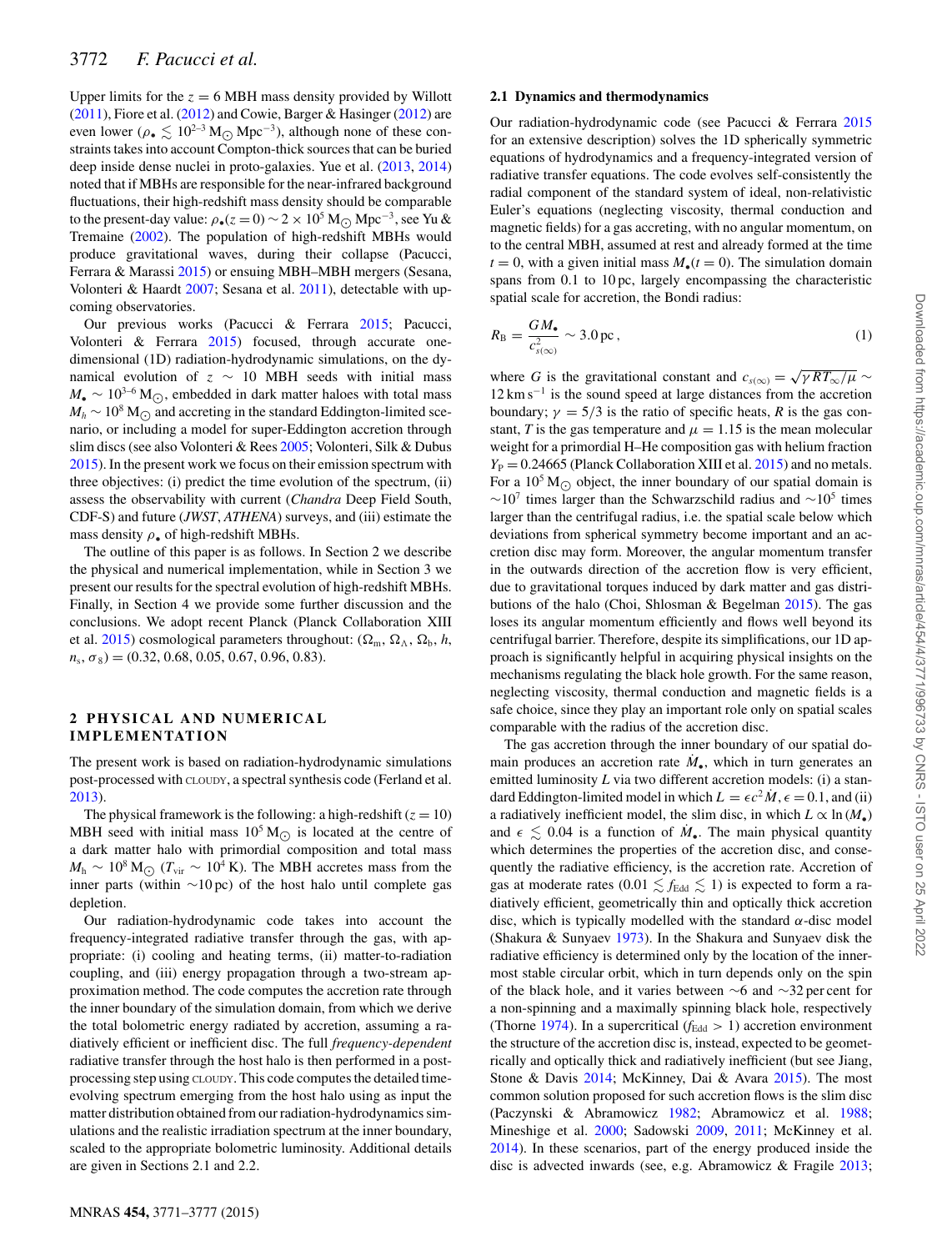Lasota 2015) out to a spatial scale named the photon trapping radius ( $R_{tr} \sim R_s f_{Edd}$ , where  $R_s$  is the Schwarzschild radius). Therefore, only a fraction of the photons produced in the accretion disk is able to free stream out of  $R_{tr}$ : consequently, the effective radiation and radiation pressure escaping to infinity is decreased (see, e.g. Begelman 1978; Ohsuga et al. 2002). While the slim disc solution is the simplest and most tested model for supercritical accretion, alternatives exist, e.g the ZEro-BeRnoulli Accretion (ZEBRA; Coughlin & Begelman 2014) and the ADiabatic Inflow-Outflow Solutions (ADIOS; Blandford & Begelman 1999; Begelman 2012) models. These theoretical models also include a parameter which describes the fraction of the inflowing mass which is lost due to radiation pressure.

Radiation pressure accelerates the gas via

$$
a_{\rm rad}(r) = \frac{\kappa(\rho, T)L(r)}{4\pi r^2 c},\qquad(2)
$$

where the gas opacity  $\kappa(\rho, T)$  includes Thomson and bound-free terms, with the inclusion of a temperature dependence (Begelman, Rossi & Armitage 2008). The radiation pressure may be able to temporarily interrupt the gas inflow, resulting in an intermittent accretion and outflows. The physical parameters regulating this occurrence are investigated in Pacucci et al. (2015).

We assume that the gas initially follows the isothermal  $(T \sim 10^4 \text{ K})$  density profile derived from the simulations in Latif et al. (2013a), approximated by the functional form:

$$
\rho(r) = \frac{\rho_0}{1 + (r/a)^2},\tag{3}
$$

where *a* is the core radius and  $\rho_0$  is the central density. To understand how the matter distribution influences both the accretion and the emerging spectrum (through the hydrogen column density), we implemented two different density profiles, both of them yielding a gas mass ~10<sup>7</sup> M<sub>O</sub>: (i) a high-density profile (HDP) with a central density  $\rho_0 = 10^{-12}$  g cm<sup>-3</sup> and a core radius  $a = 0.002$  pc, and (ii) a low-density profile (LDP) with a central density  $\rho_0 = 10^{-18}$  g cm<sup>-3</sup> and a core radius  $a = 2$  pc. The LDP may be thought as the density profile resulting after the formation of a MBH of mass  $\sim 10^5$  M $\odot$ at the halo centre (see Latif et al. 2013b; Latif, Niemeyer & Schleicher 2014), while in the HDP case the seed formed is very small ( $\lesssim$ 10<sup>3</sup> M<sub>○</sub>). A density floor of 10<sup>-24</sup> g cm<sup>-3</sup> ~ 1 cm<sup>-3</sup>, a factor at least  $10<sup>6</sup>$  times smaller than the central density for both profiles, is imposed for numerical stability reasons. In summary, we have four models: standard accretion – LDP, standard accretion – HDP, slim disc accretion – LDP, slim disk accretion – HDP.

#### **2.2 Spectrum**

Our code evolves the system in time until gas depletion and provides CLOUDY with data to compute the spectrum emerging from the host halo. This code takes into account: (i) the spatial profiles for hydrogen number density  $n_H(r)$  and temperature  $T(r)$ , (ii) the source spectrum of the central object, and (iii) the bolometric luminosity *L* of the source, computed self-consistently from  $M_{\bullet}$ . The spherical cloud of gas is assumed to be metal free, so that only H and He recombination lines are present. The addition of a small amount of metals, formed by the first Pop III stars, would increase the number of lines and the absorption of high-energy photons. The source spectral energy distribution is taken from Yue et al. (2013) and can be described as the sum of three components: (i) a multicolour blackbody, (ii) a power law, and (iii) a reflection component. The source spectrum is extended from far-infrared to hard X-ray  $(\sim 1 \text{ MeV}).$ 



**Figure 1.** Time evolution of the Eddington factor  $f_{\text{Edd}}$  and of the black hole mass  $M_{\bullet}$ , in the standard accretion – LDP (top) and the slim disc accretion – LDP (bottom) scenarios. The Eddington ratio is reported as a running average over periods of ∼0.1 Myr.

#### **3 RESULTS**

We describe in the following the standard accretion – LDP case, and discuss the differences with the other cases when needed.

The balance between the inwards gravitational acceleration and the outwards radiation pressure keeps the accretion rate close to the Eddington level ( $f_{\text{Edd}} \approx 1.2$ ) for most of the time, ensuring a continuous accretion. The top panel of Fig. 1 shows the time evolution of  $f_{\text{Edd}}$  and of  $M_{\bullet}$  in this accretion scenario. Defining the duty cycle,  $D$ , as the fraction of time spent accreting during the total evolutionary time of the system, we find that in the LDP cases  $D = 1$ , while other accretion scenarios may be characterized by quiescent phases ( $D < 1$ , see Table 1). The system evolves for ~120 Myr, until complete depletion of the ~10<sup>7</sup> M<sub>O</sub> gas reservoir within ∼10 pc. However, this time-scale is a lower limit, since in a real galaxy the gas would extend much further.

Fig. 2 (top panel) shows the time evolution of the bolometric luminosity emitted at the inner boundary, before traversing the host halo gas. The corresponding Eddington luminosity

$$
L_{\rm Edd} \equiv \frac{4\pi GM_{\bullet}c}{\kappa_{\rm T}} \propto M_{\bullet} \,, \tag{4}
$$

with  $\kappa_T$  being the Thomson opacity, is also shown for comparison. The luminosity increases for the first ∼115 Myr, reaching a peak of  $\sim$ 5 × 10<sup>44</sup> erg s<sup>-1</sup> and is, on average, mildly super-Eddington as long as the amount of gas is sufficient to sustain this accretion rate. Afterwards, the luminosity plummets, when all the available gas has been consumed. For comparison, the interested reader is referred to Pacucci & Ferrara (2015), where a plot of the same physical quantities is shown in fig. 8. Moreover, Fig. 2 also shows the values of the hydrogen column density,  $N_{\rm H}$ , computed at selected times  $(t<sub>s</sub> = 5, 75, 110, 115, 120 \text{ Myr})$  when also the emergent spectrum is computed. The system is initially Compton thick  $(N_{\rm H} \gtrsim 1.5 \times 10^{24} \text{ cm}^{-2}$ , see the horizontal line). As the gas is progressively accreted by the MBH,  $N_H$  steadily decreases before a sudden drop ( $t_s \approx 115$  Myr) corresponding to the remaining gas evacuation by radiation pressure. Table 1 lists duty cycles and accretion time-scales for all four models.

The bottom panels of Figs 1 and 2 show the time evolution of  $f_{\text{Edd}}$ ,  $M_{\bullet}$ ,  $L$  and  $N_{\text{H}}$  in the slim disc – LDP case. In this accretion scenario, the Eddington rate reaches high values ( $f_{\text{Edd}} \sim 20$ ) only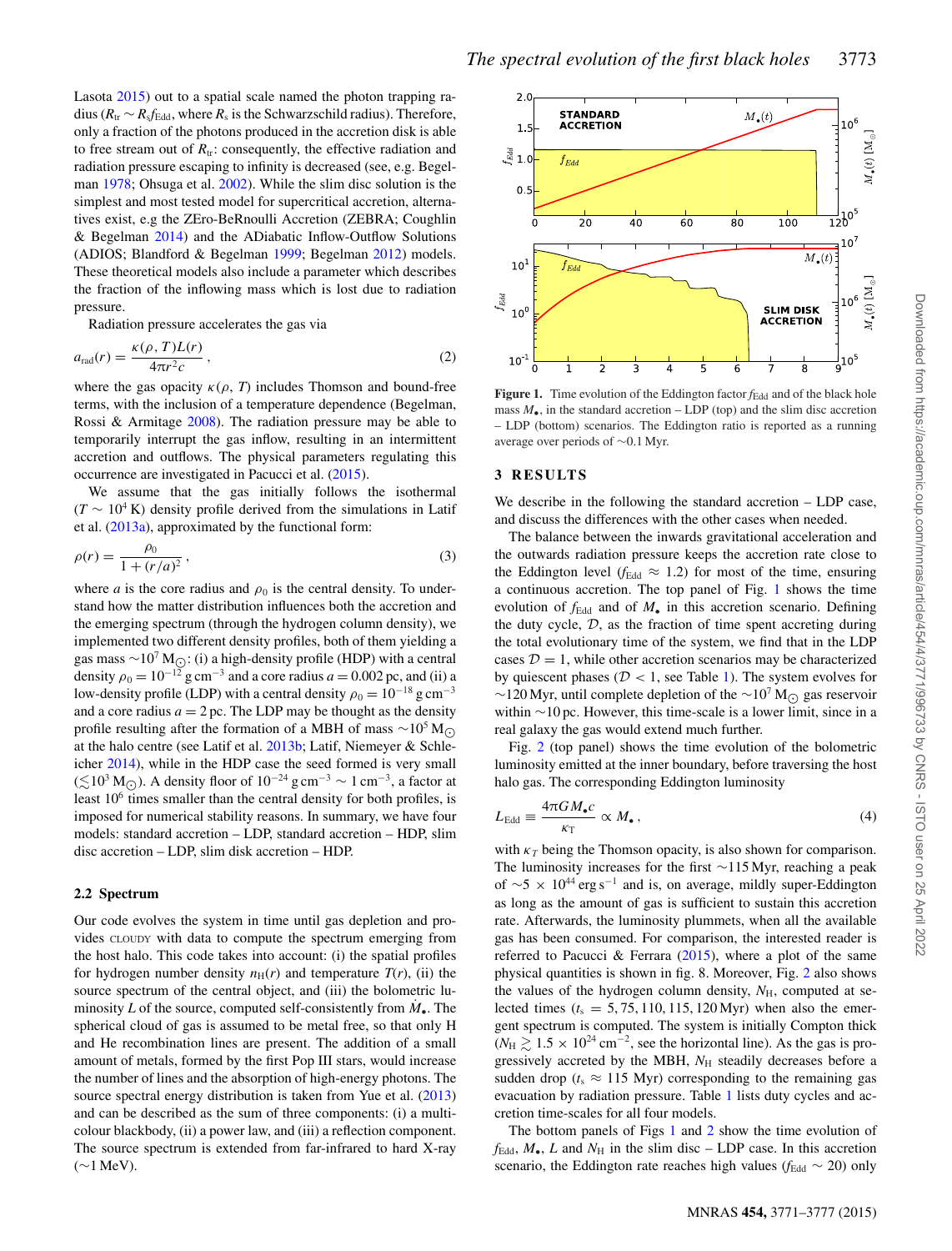|            | <b>Table 1.</b> Accretion history and CDF-S observability for a MBH seed with initial mass $M_{\bullet} = 10^5 M_{\odot}$ in the four indicated accretion |  |  |  |  |
|------------|-----------------------------------------------------------------------------------------------------------------------------------------------------------|--|--|--|--|
| scenarios. |                                                                                                                                                           |  |  |  |  |

| Accretion scenario        | Observable | $t_{end}$ (Myr) |     | $t_{\text{det}}$ (Myr) |        | $\rho$ . (M <sub>O</sub> Mpc <sup>-3</sup> ) |
|---------------------------|------------|-----------------|-----|------------------------|--------|----------------------------------------------|
| Standard accretion – LDP  | <b>YES</b> | 120             | L.O | 30                     | 0.045  | $\leq$ 2.5 $\times$ 10 <sup>2</sup>          |
| Standard accretion – HDP  | <b>YES</b> | 240             | 0.4 | 110                    | 0.16   | $\leq 1.8 \times 10^2$                       |
| Slim disc accretion – LDP | NO         |                 | 1.0 |                        |        | No constraints                               |
| Slim disc accretion – HDP | <b>YES</b> |                 | LO. |                        | 0.0015 | $\leq 7.6 \times 10^3$                       |



**Figure 2.** Time evolution of the bolometric luminosity emitted at the inner boundary, before traversing the host halo gas, in the standard accretion – LDP (top) and the slim disc accretion – LDP (bottom) scenarios. The luminosity is reported as a running average over periods of ∼0.1 Myr. The corresponding Eddington luminosity,  $L_{\text{Edd}} \propto M_{\bullet}$ , and the values of the hydrogen column density (blue curves, right axis) are also shown.

for a short amount of time (∼2 Myr), while afterwards the accretion rates are sub-Eddington. The evolution is much more rapid (the available gas is consumed in ∼6 Myr, a factor of ∼16 faster than in the standard case) and the host halo becomes Compton thin  $(N_H \le 1.5 \times 10^{24} \text{ cm}^{-2})$  in  $≤$ 2 Myr. As already noted in Pacucci et al. (2015), in the slim disc accretion – LDP case, the black hole is able to accrete up to ∼80 per cent of the gas mass within ∼10 pc, with respect to the ∼15 per cent in the standard accretion scenario, and the black hole grows to  $\sim 8 \times 10^6$  M<sub>○</sub> in  $\sim 6$  Myr, while in the standard case the black hole grows to  $\sim$ 1.5 × 10<sup>6</sup> M<sub> $\odot$ </sub> in  $\sim$ 100 Myr.

#### **3.1 Spectral evolution**

The time-evolving spectrum emerging from the host halo, in the standard accretion – LDP case, is shown in Fig. 3 at  $z = 9$ , i.e.  $\sim$ 100 Myr after the beginning of the simulation ( $z = 10$ ). The spectrum is composed of: (i) the continuum emitted by the source and attenuated by the gas, and (ii) the diffuse emission of the gas. Most of the energy emerges in the *observed* infrared and X-ray bands. The latter is characterized by a bell-shaped spectrum peaked around 1 keV, while in the infrared band a large number of H–He nebular lines is present. Photons with frequency shortwards than the Lyα line are absorbed by the intervening matter at column densities  $N_{\rm H} \gtrsim 10^{23} \text{ cm}^{-2}$  and reprocessed at lower energies, boosting the infrared emission of the halo. X-ray emission occurs predominantly within the rest-frame energy range  $4 \text{ keV} < E_{\gamma} < 10 \text{ keV}$ . The mean free path of such photons is much larger than the Hubble radius at  $z = 9$ :  $\lambda_X \gtrsim 8$  Gpc  $\gg R_H(z = 9) = 165$  Mpc. Hence growing MBH



Figure 3. Time evolution of the spectrum emerging from the host halo for a source located at  $z = 9$ , in the standard accretion – LDP case. The infrared, optical and X-ray bands are highlighted with shaded regions, while the unprocessed spectrum is reported, at peak luminosity  $(t = 115 \text{ Myr})$ , with a dashed line. The flux limits for future (*JWST*, *ATHENA*) and current (CDF-S) surveys are also shown.

seeds negligibly contribute to reionization. The increase with time of the continuum normalization in the X-ray is mainly due to the progressive rise of the bolometric luminosity of the central object. The ratio between the infrared and the X-ray continua depends on the column density, since in the Compton-thick case ( $N_{\rm H} \gtrsim$  $1.5 \times 10^{24}$  cm<sup>-2</sup>) the high-energy frequencies are heavily absorbed and reprocessed at lower energies, leading to an overall increase of the infrared emission. When the gas becomes Compton thin at ∼75 Myr, the X-ray continuum progressively increases, while the infrared one starts to decrease. Approaching the complete gas depletion within ∼10 pc, at ∼120 Myr, the column density is so low (see Fig. 2, top panel) that the outgoing radiation is nearly unimpeded (the emerging spectrum is very similar to the source spectrum, reported, at peak luminosity,  $t = 115$  Myr, as a dashed line) and the continuum normalization drops by ∼3 (∼4) orders of magnitude in the X-ray (infrared) band.

### **3.2 High-redshift MBH mass density**

The approximate flux thresholds for two future-generation observatories (*JWST*<sup>1</sup> in the infrared band,  $ATHENA^2$  in the X-ray) and for the CDF-S3 survey are shown in Fig. 3. We predict that the *JWST*

<sup>1</sup> For a NIRcam observation with a signal-to-noise ratio of 10 and a total integration time of  $10^4$  s.

<sup>&</sup>lt;sup>2</sup> For a 3 $\sigma$  detection with a total integration time of 3  $\times$  10<sup>5</sup> s. <sup>3</sup> Ultra-deep survey in the X-ray with a total integration time of 4  $\times$  10<sup>6</sup> s.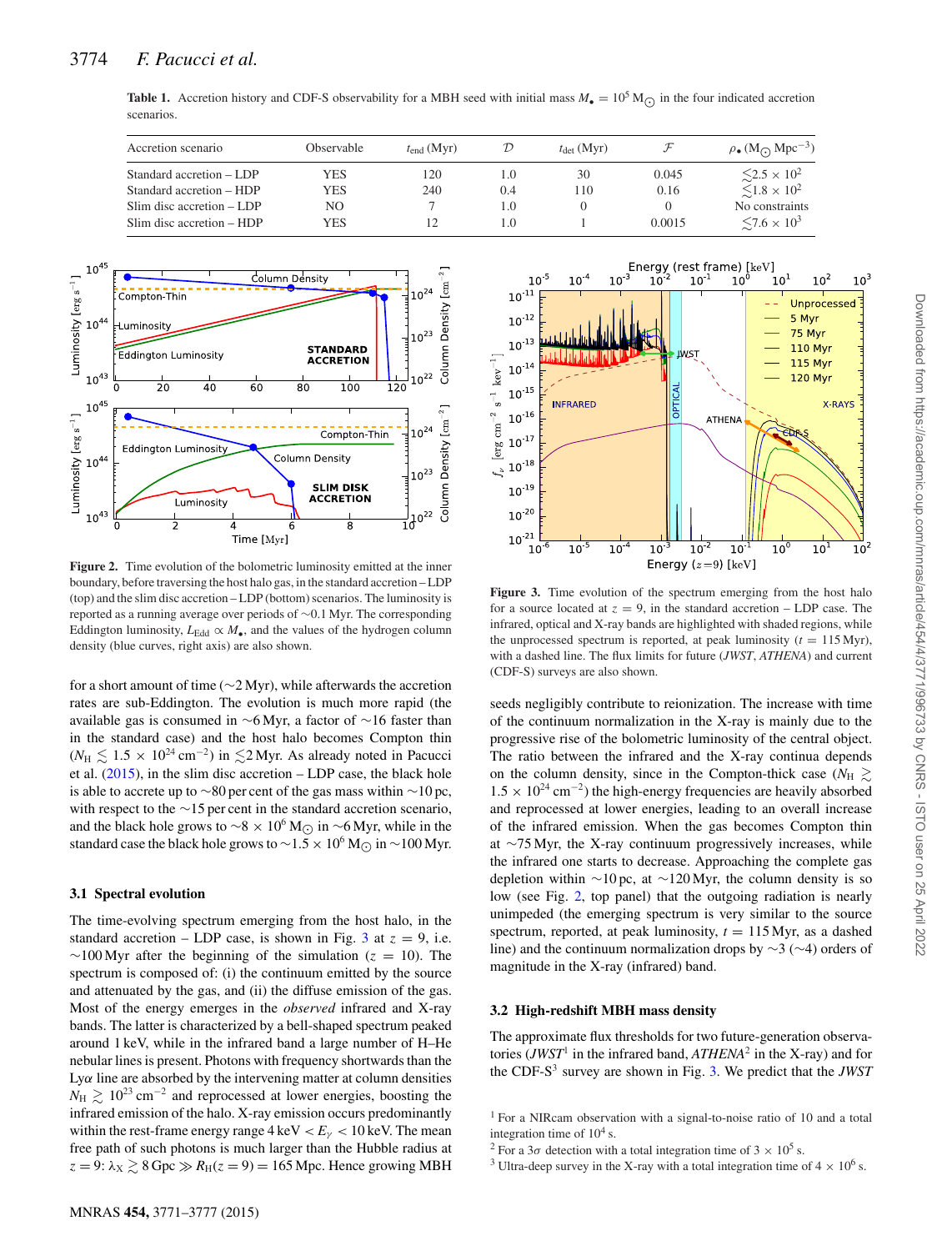will be able to observe most ( $\gtrsim$ 95 per cent) of the accretion process on to a  $10^5$  M<sub> $\odot$ </sub> MBH seed up to a comoving distance correspond-<br>in the conditional distribution of the state of a second of the ing to z ∼ 25, while *ATHENA* will only detect ∼25 per cent of the total evolution, around the peak luminosity, up to  $z \sim 15$ .

Comparing the predicted peak flux (in the 1 keV observed band) with the CDF-S sensitivity, we find that this ultra-deep survey could have observed the accretion process on to a typical MBH up to  $z_{\text{max}} \sim 15$ . In the CDF-S survey,  $N_C = 3$  active galactic nucleus (AGN) candidates at  $z \gtrsim 6 \equiv z_{\text{min}}$  have been identified (Giallongo et al. 2015, but see also Weigel et al. 2015 where the authors question some of these candidates) inside a sky region of <sup>∼</sup>170 arcmin2. An upper limit for the number density of MBH seeds can be derived as

$$
n_{\bullet}(6 < z < 15) \lesssim \frac{N_{\rm C}}{\Omega_{\rm CDF} \mathcal{V} \mathcal{D} \mathcal{F}},\tag{5}
$$

where  $\Omega_{\text{CDF}} = 1.1 \times 10^{-6}$  is the sky fraction observed by the CDF-S,  $V = 2.3 \times 10^{12}$  Mpc<sup>3</sup> is the comoving volume of the Universe between  $z_{min}$  and  $z_{max}$ ,  $D$  is the duty cycle for accretion and  $\mathcal{F} \equiv$  $t_{\text{det}}/t_{\text{obs}}$  is the fraction of time during which the object is detectable within the time frame  $t_{obs}(6 < z < 15) = 670$  Myr, assuming a single episode of MBH growth at these redshifts.<sup>4</sup> The predicted flux, within the spectral range 0.5–2.0 keV, is above the CDF-S sensitivity between ∼85 and ∼115 Myr, so that  $t<sub>det</sub> = 30$  Myr and  $\mathcal{F} = 0.045$ . Using these values we obtain the following upper limit for the number density of MBH seeds:

$$
n_{\bullet}(6 < z < 15) \lesssim \frac{2.5 \times 10^{-5}}{\mathcal{D}} \left(\frac{0.045}{\mathcal{F}}\right) \, \text{Mpc}^{-3} \,. \tag{6}
$$

Considering MBHs of initial mass 10<sup>5</sup> M<sub>☉</sub> growing up to ~10<sup>7</sup> M<sub>☉</sub> (Pacucci & Ferrara  $2015$ ), we finally obtain the following upper limit for the MBH seeds mass density:

$$
\rho_{\bullet}(6 < z < 15) \lesssim \frac{2.5 \times 10^2}{D} \left(\frac{0.045}{\mathcal{F}}\right) M_{\odot} Mpc^{-3}
$$
 (7)

The discussion so far has been limited to the scenario in which an MBH with an initial mass close to the peak of the birth mass function devised in Ferrara et al. (2014) accretes gas from an LDP host halo in the Eddington-limited mode. However, this is not the only possible scenario. Table 1 provides a general outline of the accretion history and CDF-S observability for an MBH seed with initial mass  $10^5$  M<sub> $\odot$ </sub> in three additional scenarios: standard accretion – HDP, slim disc accretion – LDP and slim disc accretion – HDP. Table 1 includes the depletion time  $t_{\text{end}}$ , the duty cycle  $D$ , the detection time  $t_{\text{det}}$  with its related value of  $\mathcal F$  and the upper limit on  $\rho_{\bullet}$ . In the Eddingtonlimited cases the depletion times are lower limits since, while our simulations are run in isolation, in a cosmological framework the halo growth by mergers and accretion would not be negligible within  $\sim$ 100 Myr. In the slim disc case, given the depletion times of order  $~\sim$ 10 Myr, the hierarchical growth of the halo plays a minor role.

Interestingly, the accretion process is undetectable by the CDF-S in the slim disk – LDP case, whose time-evolving spectrum is shown in Fig 4. Therefore no constraints on  $\rho_{\bullet}$  can be obtained in this case.

The slim disk – HDP case is instead observable, albeit only for a very short time,  $t_{\text{det}}$  ∼ 1 Myr, due to the larger accretion rates in this scenario, which produce a sufficiently high luminosity despite



**Figure 4.** As in Fig. 3, but for the slim disk accretion – LDP case.

radiation trapping. The very low value of  $\mathcal{F} \sim 1.5 \times 10^{-3}$  produces an upper limit for  $\rho_{\bullet}$  higher than in other accretion scenarios by a factor ∼35.

Let us now focus on the reason why the slim disc case leads to a very different value for  $\rho_{\bullet}$  with respect to the standard accretion case. The amount of mass which is available for accretion is equal in both cases ( $\sim 10^7 M_{\odot}$ ) and, to a first-order approximation, also the mass actually accreted is similar. This is not strictly true, since the radiation pressure is more efficient in the standard case in creating mass outflows (Pacucci et al. 2015), but the produced outflows are fairly weak regardless of the accretion scenario. The real difference between the slim disk and the standard cases is due to radiation trapping, which decreases the effective bolometric luminosity (i.e. the luminosity escaping to infinity) in the former case, with respect to the latter. Since the accreting black hole is intrinsically fainter in the slim disk case, it will be observable for a smaller fraction of time,  $\mathcal F$  (with the extreme  $\mathcal F = 0$  for the LDP case), during its evolution: this eventually leads to a larger upper limit on  $\rho_{\bullet}$ .

The initial mass of the MBH seed influences the time-scale of the process and its observability. If, for instance, the high-redshift population of MBHs is characterized by a larger average mass, the evolutionary time-scale would be smaller (since  $t_{\text{end}} \propto M_{\text{Edd}}^{-1} \propto$  $M_{\bullet}^{-1}$ , where  $M_{\rm Edd}$  is the Eddington accretion rate), but the emitted luminosity would be higher (since  $L \propto L_{\text{Edd}} \propto M_{\bullet}$ ). The effect on  $\mathcal F$ may vary from case to case, but in general a larger average mass is likely to decrease  $\mathcal{F} \equiv t_{\text{det}}/t_{\text{obs}}$  since  $t_{\text{det}} \le t_{\text{end}} \propto M_{\bullet}^{-1}$ . This would lead to a less stringent upper limit on  $\rho_{\bullet}$ .

### **4 DISCUSSION AND CONCLUSIONS**

Using a combination of radiation-hydrodynamic and spectral synthesis codes, we have investigated the time-evolving spectral energy distribution of an accreting  $z \sim 10$  MBH. The MBH seed, whose initial mass is  $10^5$  M<sub>O</sub>, is embedded in a dark matter halo of total mass  $10^8$  M<sub>O</sub>. Employing two gas density profiles and two accretion modes (Eddington-limited and slim disc) we simulated the system until complete gas depletion and we accurately calculated the time-evolving spectrum of the radiation emerging from the host halo. The main results of this work are summarized in the following.

(i) The spectrum of the emerging radiation, for an MBH observed at  $z = 9$ , is dominated by the infrared-submm (1-1000  $\mu$ m) and

<sup>&</sup>lt;sup>4</sup> This calculation assumes spherical symmetry of the host halo and an isotropic irradiation of the MBH. If the density along the poles is much lower, then a fraction of the sources would be completely unobscured.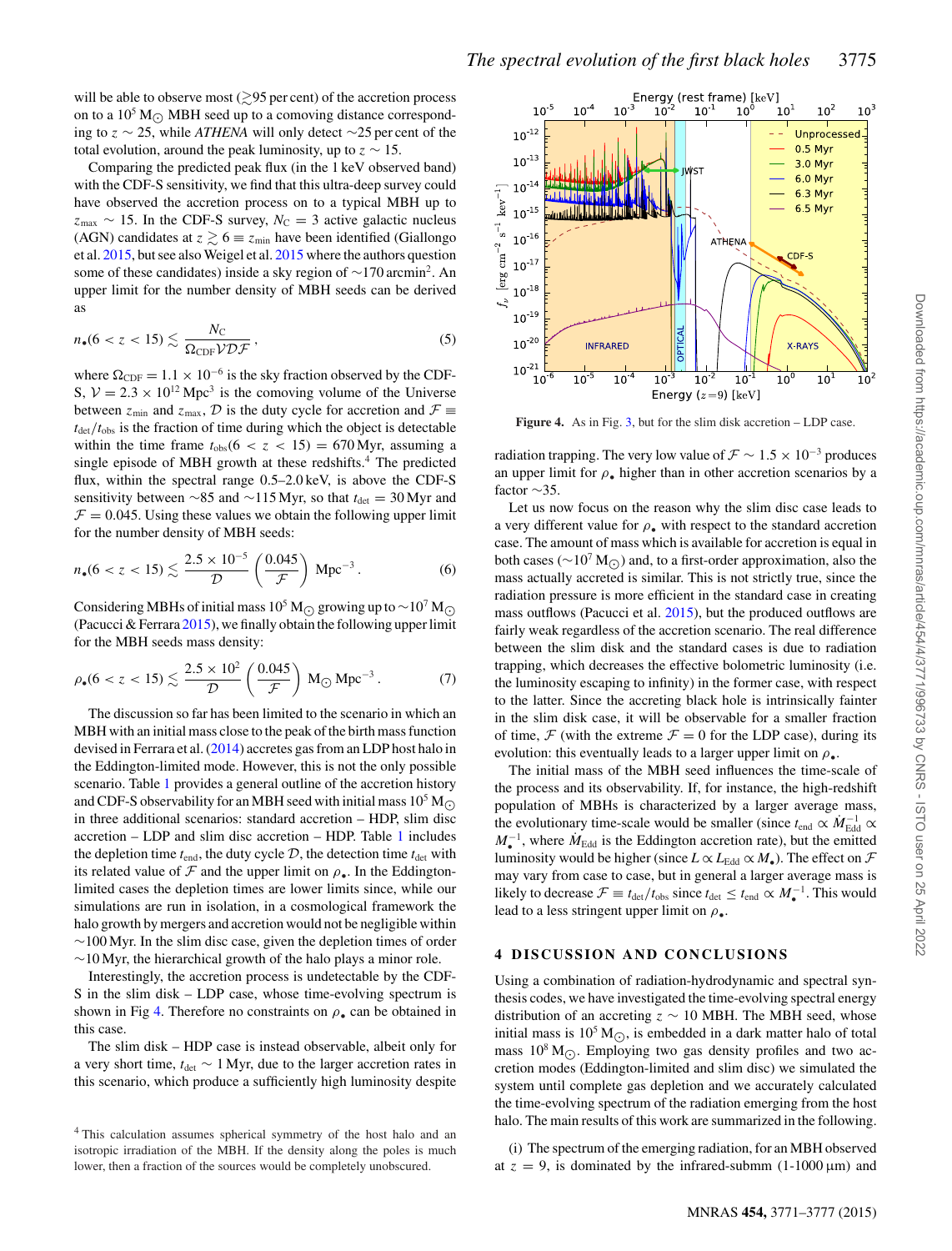X-ray (0.1–100 keV) bands. Photons with frequency shortwards than the  $Ly\alpha$  line are absorbed by the intervening matter at column densities  $N_{\rm H} \gtrsim 10^{23} \, {\rm cm}^{-2}$  and reprocessed at lower energies, in the infrared band. Due to the very large mean free path  $\lambda_X > 1$  Gpc of X-ray photons, growing MBH seeds negligibly contribute to reionization. The continuum normalization is set by: (i) the bolometric luminosity of the source and (ii) the column density of the host halo. The former determines the overall normalization, while the latter determines the ratio between the low-energy and the high-energy continua.

(ii) Our predictions show that the *JWST* will detect in the infrared a fraction  ${\gtrsim}95$  per cent of the accretion process on to a typical MBH seed observed at z ∼ 9, while *ATHENA* should observe it in the high-energy bands only around the peak luminosity, a fraction  $\sim$ 25 per cent of the total evolution. Similarly, long-exposure surveys in the X-ray, like the CDF-S, could have already observed the accretion process on a  $z \sim 9$  object for a comparable fraction of time. The redshift of the sources sets their luminosity distance, hence influences their detectability. For instance, the standard accretion – LDP system is observable by the CDF-S for  $\sim$ 41 per cent of the time at  $z_{\text{min}} = 6$ , while it becomes undetectable at  $z \gtrsim z_{\text{max}} = 15$ .

(iii) From the  $z \gtrsim 6$  candidates detected in the CDF-S survey (Giallongo et al. 2015) we estimate the following upper limits on the z  $\gtrsim$  6 MBH mass density: (a)  $\rho_* \lesssim 2.5 \times 10^2$  M<sub>O</sub> Mpc<sup>-3</sup> assuming Eddington-limited accretion; (b)  $\rho_* \lesssim 7.6 \times 10^3 \,\mathrm{M}_{\odot} \,\mathrm{Mpc^{-3}}$  if accretion occurs in the slim disc, highly obscured mode. However, the accretion process is undetectable with the CDF-S sensitivity in the slim disc accretion – LDP case, due to the flux suppression caused by radiation trapping, and no constraints on  $\rho_{\bullet}$  can be given.

Very recently, we proposed that the first detection of a highredshift MBH seed could have already occurred. Indeed, in Pallottini et al. (2015) we showed that the observational features of CR7 (Sobral et al. 2015), a bright Ly $\alpha$  emitter at  $z = 6.604$ , may be explained by accretion on to an MBH of initial mass ~10<sup>5</sup> M<sub>○</sub>.

For Eddington-limited accretion, our upper limit,  $\rho_{\bullet} \lesssim$  $2.5 \times 10^2 \text{M}_{\odot} \text{Mpc}^{-3}$ , is compatible with the one set by Cowie et al. (2012) using observations of faint X-ray sources in the CDF-S, while it is more stringent than limits by Willott (2011), Fiore et al. (2012) and Treister et al. (2013) ( $\rho_{\bullet} \lesssim 10^{3} \text{ M}_{\odot} \text{ Mpc}^{-3}$ ) and particularly by Salvaterra et al. (2012) ( $\rho_{\bullet} \lesssim 10^4 \,\mathrm{M}_{\odot} \,\mathrm{Mpc}^{-3}$ , using the unresolved X-ray emission). The current observational constraints, however, do not take into account heavily buried, Compton-thick objects or radiatively inefficient accretion. Recently, indeed, Comastri et al. (2015) suggested that recent revisions to the local supermassive black holes' (SMBHs) mass density, up to  $\rho_{\bullet}(z=0) \sim 10^{6} \text{ M}_{\odot} \text{ Mpc}^{-3}$ , seem to imply that a significant fraction of the local SMBHs have grown in heavily buried, Comptonthick phases, or by radiatively inefficient accretion. Our model is a first step towards testing the role of Compton-thick or radiatively inefficient phases in the early growth of MBHs.

In the present paper, we provided a general picture of the interconnection between the main accretion mode at work in the highredshift Universe and the black hole mass density. To summarize our rationale: assuming that, for MBHs at  $z\gtrsim$  6, the main accretion channel is the standard, Eddington-limited one, we are able to provide an upper limit on  $\rho_{\bullet}$  which is consistent (and competitive) with current estimates. In the standard disc scenario, MBHs have grown in heavily buried, Compton-thick phases for about 70 per cent of the total evolution time (e.g. ∼70 Myr for the LDP), but they are longlived and intrinsically bright, and visible for a substantial amount of time. Assuming instead that at supercritical accretion rates the

accretion disc thickens, with radiation trapping playing a significant role, the suppressed radiative efficiency leads to a much lower intrinsic luminosity. These sources are intrinsically faint, not obscured: the Compton-thick phase is short (∼2 Myr, 30 per cent of the total evolution time for the LDP) because the obscuring gas is consumed rapidly. Our slim disk simulations suggest, as one would expect, that these short-lived and fainter MBHs are more difficult to detect in current surveys compared to brighter objects accreting in the Eddington-limited mode. As a consequence, the upper limit on  $\rho_{\bullet}$  is inevitably higher than currently predicted, up to a factor ∼35.

#### **ACKNOWLEDGEMENTS**

MV acknowledges support from a Marie Curie FP7-Reintegration-Grant (PCIG10-GA-2011-303609). GD acknowledges support from the Centre Nationale d'Etudes Spatiales (CNES).

#### **REFERENCES**

- Abramowicz M. A., Fragile P. C., 2013, Living Rev. Relativ., 16, 1
- Abramowicz M. A., Czerny B., Lasota J. P., Szuszkiewicz E., 1988, ApJ, 332, 646
- Agarwal B., Dalla Vecchia C., Johnson J. L., Khochfar S., Paardekooper J.-P., 2014, MNRAS, 443, 648
- Begelman M. C., 1978, MNRAS, 184, 53
- Begelman M. C., 2012, MNRAS, 420, 2912
- Begelman M. C., Volonteri M., Rees M. J., 2006, MNRAS, 370, 289
- Begelman M. C., Rossi E. M., Armitage P. J., 2008, MNRAS, 387, 1649
- Blandford R. D., Begelman M. C., 1999, MNRAS, 303, L1
- Bromm V., Loeb A., 2003, ApJ, 596, 34
- Bromm V., Yoshida N., 2011, ARA&A, 49, 373
- Choi J.-H., Shlosman I., Begelman M. C., 2015, MNRAS, 450, 4411
- Comastri A., Gilli R., Marconi A., Risaliti G., Salvati M., 2015, A&A, 574, L10
- Coughlin E. R., Begelman M. C., 2014, ApJ, 781, 82
- Cowie L. L., Barger A. J., Hasinger G., 2012, ApJ, 748, 50
- Ferland G. J. et al., 2013, Rev. Mex. Astron. Astrofis., 49, 137
- Ferrara A., Salvadori S., Yue B., Schleicher D., 2014, MNRAS, 443, 2410
- Fiore F. et al., 2012, A&A, 537, A16
- Giallongo E. et al., 2015, A&A, 578, 83
- Haiman Z., 2013, in Wiklind T., Mobasher B., Bromm V., eds, Astrophysics and Space Science Library, Vol. 396, Astrophysics and Space Science Library. Springer-Verlag, Berlin, p. 293
- Jiang Y.-F., Stone J. M., Davis S. W., 2014, ApJ, 796, 106
- Johnson J. L., Whalen D. J., Fryer C. L., Li H., 2012, ApJ, 750, 66
- Lasota J.-P., 2015, preprint [\(arXiv:e-print\)](http://arxiv.org/abs/e-print)
- Latif M. A., Schleicher D. R. G., Schmidt W., Niemeyer J., 2013a, MNRAS, 433, 1607
- Latif M. A., Schleicher D. R. G., Schmidt W., Niemeyer J. C., 2013b, MNRAS, 436, 2989
- Latif M. A., Niemeyer J. C., Schleicher D. R. G., 2014, MNRAS, 440, 2969
- Lodato G., Natarajan P., 2006, MNRAS, 371, 1813
- McKinney J. C., Tchekhovskoy A., Sadowski A., Narayan R., 2014, MNRAS, 441, 3177
- McKinney J. C., Dai L., Avara M. J., 2015, MNRAS, 454, 6
- Mineshige S., Kawaguchi T., Takeuchi M., Hayashida K., 2000, PASJ, 52, 499
- Mortlock D. J. et al., 2011, Nature, 474, 616
- Ohsuga K., Mineshige S., Mori M., Umemura M., 2002, ApJ, 574, 315
- Pacucci F., Ferrara A., 2015, MNRAS, 448, 104
- Pacucci F., Ferrara A., Marassi S., 2015, MNRAS, 449, 1076
- Pacucci F., Volonteri M., Ferrara A., 2015, MNRAS, 452, 1922
- Paczynski B., Abramowicz M. A., 1982, ApJ, 253, 897
- Pallottini A. et al., 2015, MNRAS, 453, 2465
- Planck Collaboration XIII et al., 2015, preprint [\(arXiv:e-print\)](http://arxiv.org/abs/e-print)
- Sadowski A., 2009, ApJS, 183, 171